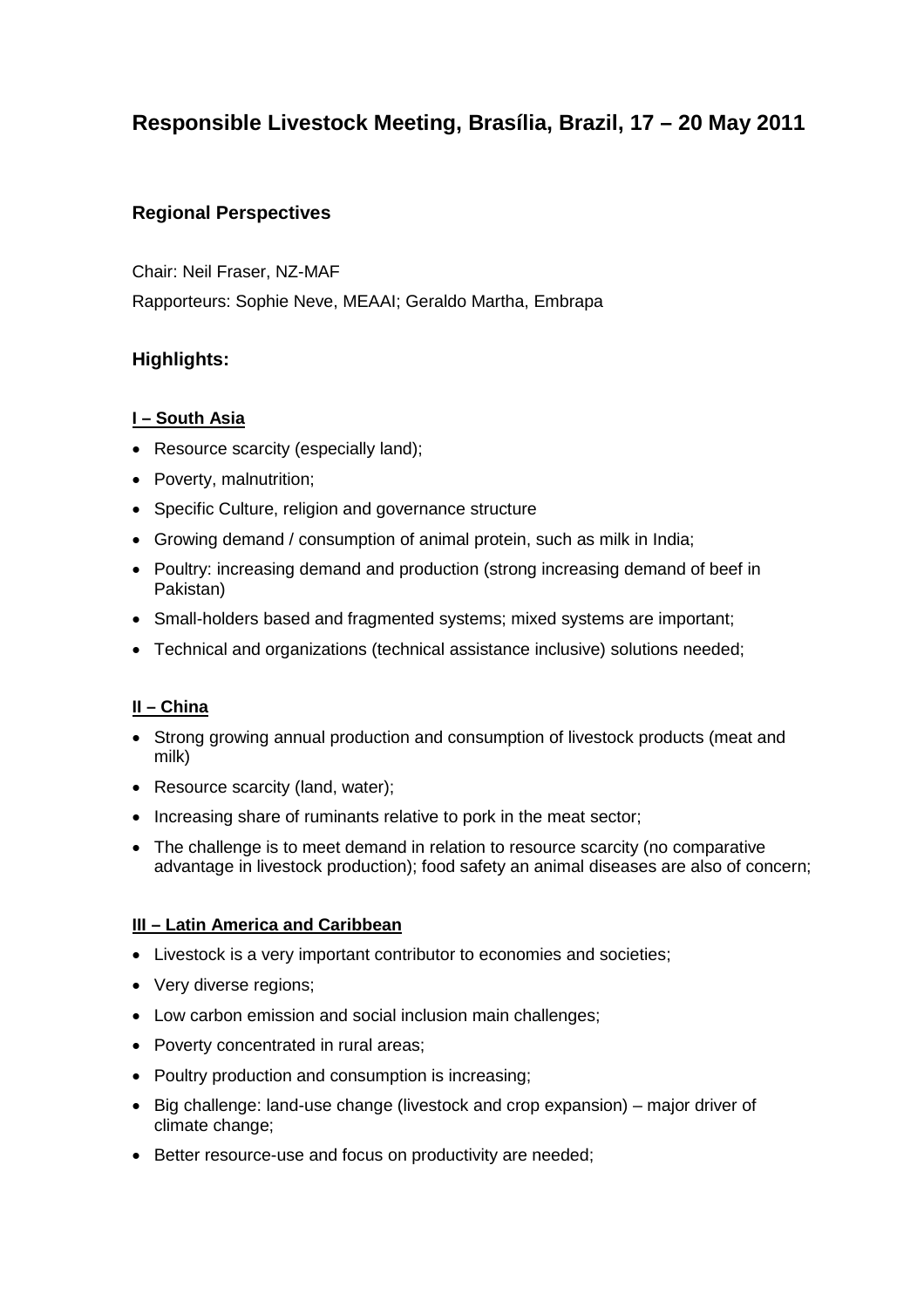• In addition, is necessary: investments (public and private), R&D and innovation, actions on adaptation and mitigation strategies, improved and sustained governance;

### **IV – Brazil**

- Trend is to increase production to meet domestic consumption and exports;
- General trends in production systems: decreasing pasture area, increasing bovine population (so increasing stocking rates) and improved animal performance; recently, pasture area is being replaced by crops;
- There are opportunities for increasing food demand and at the same time reduce significantly GHG emissions: for example, compared to degraded pastures CO2-eq/kg carcass weight were projected to be reduced by around 40% when the finishing phase is held on feedlots or on integrated crop-livestock systems;
- Under way actions: more efficient systems (and animals);
- More coordinated research is needed;

#### **V – Africa**

- Livestock is very important from an economic and social perspective (livelihoods, food security and economic development); It has a potential to contribute to economic growth;
- Land is an issue (!) in relation to demand of cash crops and food, but also when it comes to social aspects;
- High diversity in region, in agricultural systems and in demands;
- Drivers: population growth, urbanization, middle class growth;
- Especially increase in demand of milk and poultry;
- Challenges: meet (national) demands, realize potentials (how?);
- Technical constraints: low genetic potential, poor nutrition, diseases, low technological innovations; low capacity to adapt to shocks, low competitive in the market;
- Public/ needed: increasing investments (public and private); human resource capacity; secure access to and linkage between research and development;
- Investing in genetics is the path to meet the divers challenges.

# **VI – OECD**

- Challenge: More production, better environment (sustainable green growth)
- Livestock is a very specific sector (based on carbon); Very complex and divers linkages between production and environement;
- Overall footprint will increase; reduction per-capita of footprint is possible by a stronger rise of resource productivity;
- Significant impact of production in OECD countries on other countries/ economies.
- Measuring the progress: no unique quantifiable indicator conventional economic indicators are distorted by policies, underpriced natural resources and non-internalized externalities;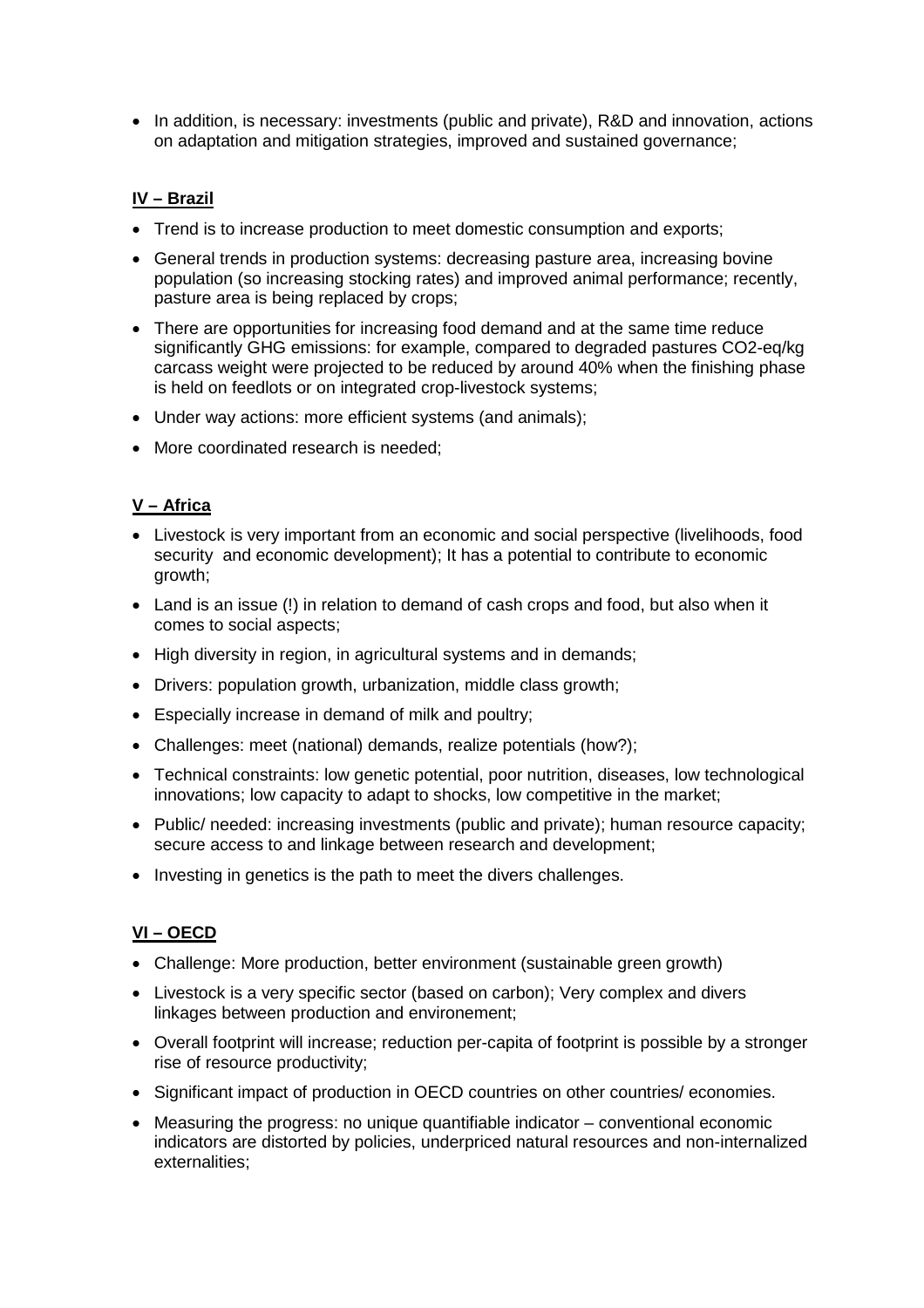- Need qualitative indicators too;
- Green Growth Strategy (to make part of regular business); Main questions;
- Which technological and practices will deliver green growth?
- Which policies and policy mixes will facilitate green growth?
- Which indicators to measure progress towards green growth?
- Food production will increase footprint and will increase pressure on natural resources;
- Converging food consumptions trends between OECD and emerging economies will have higher environmental footprints than just switching to less meet consumption in OECD countries (o not focus on one sector/commodity);
- Final thoughts: potential in increasing resource efficient use; we should see system as a whole; base activities on market signals (right incentives).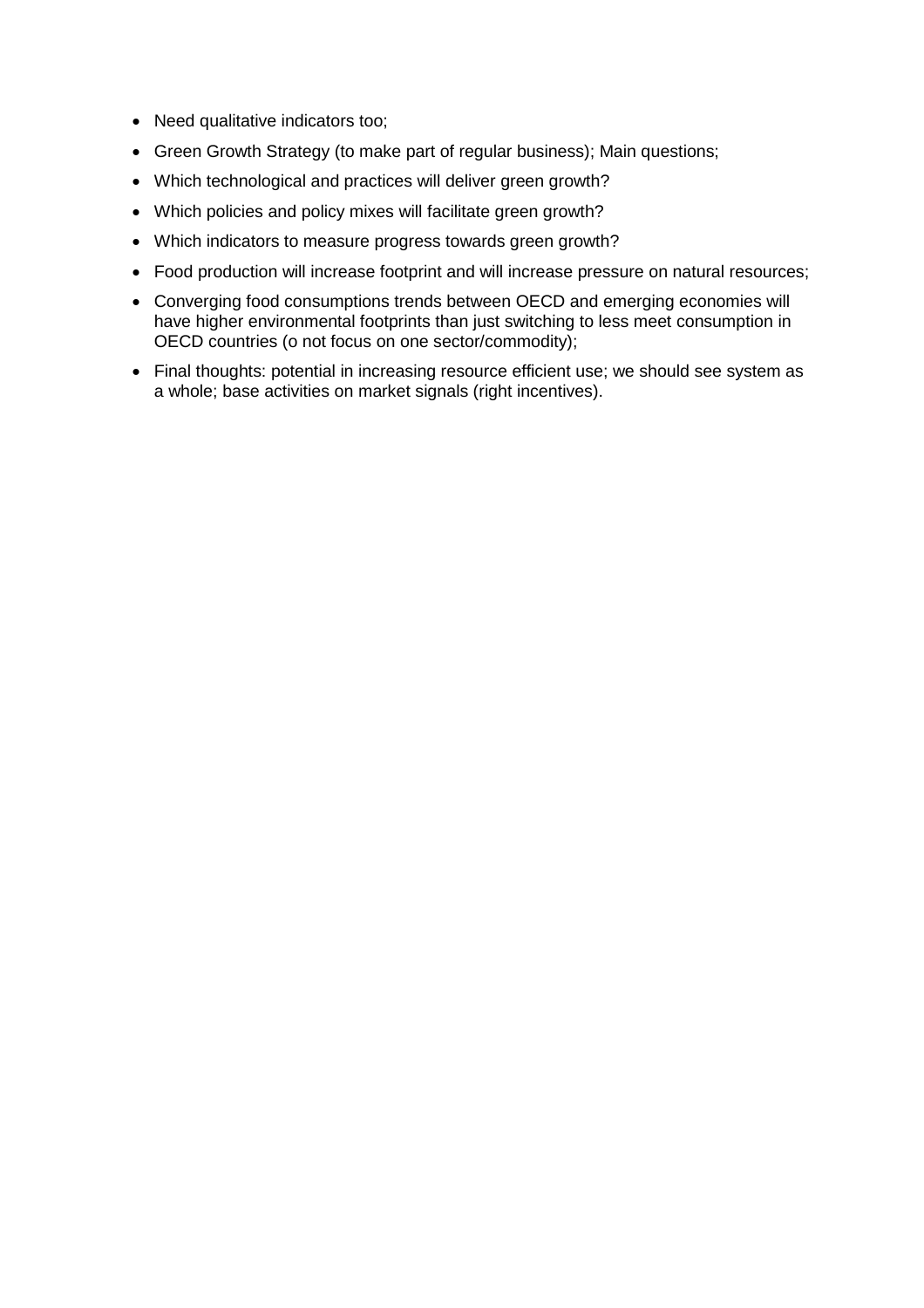# **Additional details:**

### **I – South Asia**

- Afghanistan, Pakistan, India, Bangladesh, …
- Each country in the region has its own peculiarities that needed to be considering in designing future priorities in the sector;
- Rapid process of urbanization, but still a large proportion of the population is rural;
- Still a low per-capita income and higher poverty incidence;
- However, economic growth (but with increasing inequalities), urbanization (and population increase) points out for huge increase in demand; here is important to stress that demand will be influenced by cultural and religious preferences;
- Nutrition debate is of growing importance and is part of the policy debate; there are complex interactions (social hierarchies, government structures, ..) that influence possible futures;
- A livestock revolution is occurring: rapidly increase in meat consumption (1970 2007), especially in East Asia and to a lesser extent in Southeast Asia. Meat consumption in South Asia is still low and with no significant change in the last four decades (varied from approximately 4.5 to 6 kg per-capita/year in the period); beef share is decreasing and poultry share is increasing;
- Pakistan, by far and large, is the major consumer;
- For milk there is a different picture: South Asia presented a huge increase in consumption; East and Southeast regions presented moderate increase in consumption; again, Pakistan is the major consumer in the region;
- Approximately 65 percent of milk is produced in small farms with less than 2 hectares of land and 5 or less cows (or buffaloes); smallholder-oriented production systems;
- Cattle population is decreasing mainly due to resource constraints, with goat population presenting a significant increase;
- Production systems: predominance of smallholders; integration of crops and livestock but under significant pressure; poor availability and growing scarcity of feed and fodder, continuing high prevalence of diseases, high emissions per unit of (milk) product);
- Marketing and institutional environment: poor market access and service support; high transactions costs along the value chain; predominance of public sector in service delivery but governments under significant fiscal pressures; continuing skepticism on the ability of private sector to deliver on social objectives; livestock producers not an organized political lobby; vocal and active civil society;
- Global agenda: focus on win-win strategies, but there will be trade-offs, invest in improving information and knowledge base but avoid active advocacy, networking and partnering with local institutions to support knowledge transfer, search and discovery.

#### **II – China**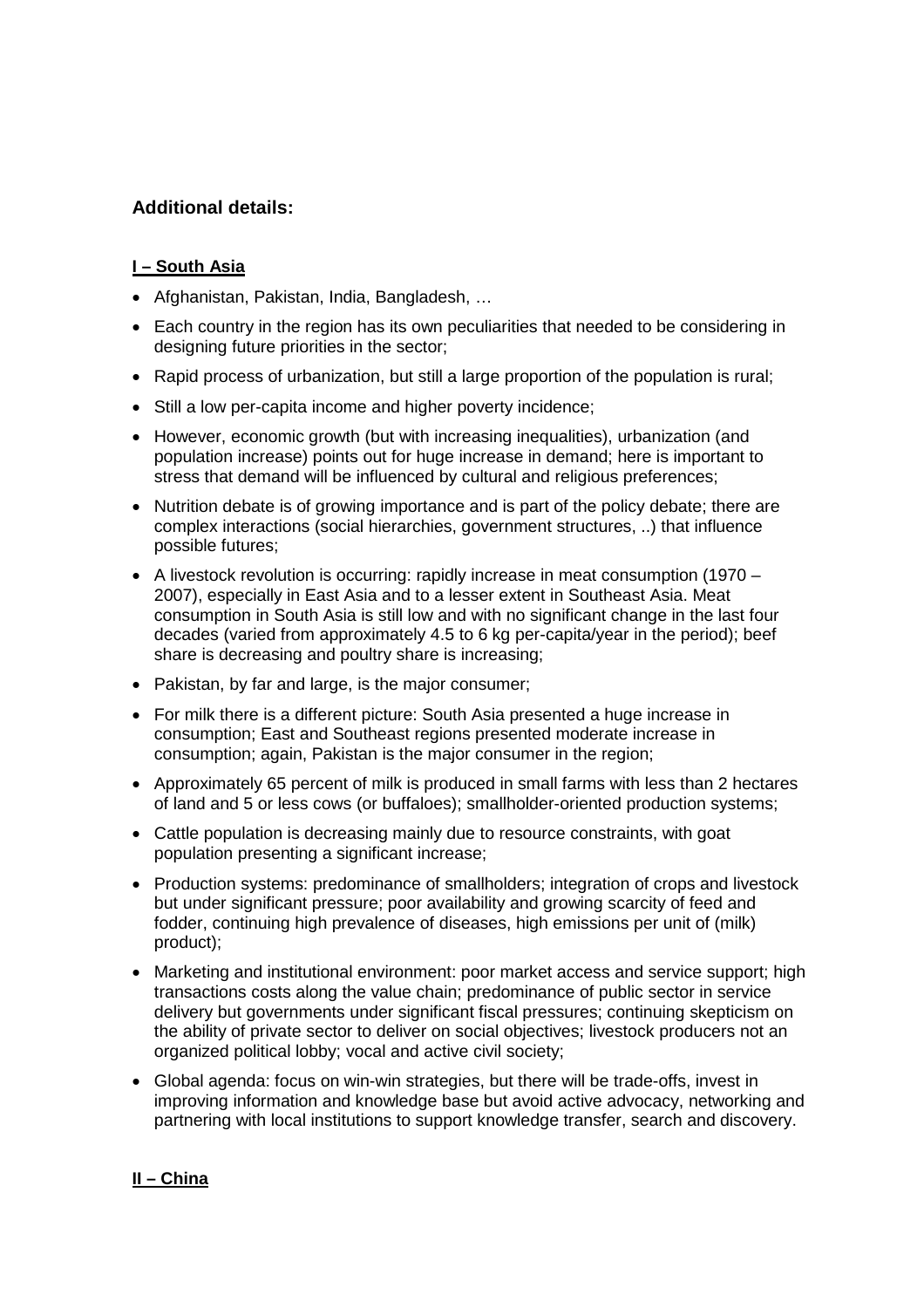- 1.3 billion people;
- largest meat producer in the world;
- 79.25 mt (1/3 world meat output);
- pork  $-58$  mt (52% of the world); mutton  $-4.7$  mt (35% of the world); egg  $-27.65$  mt  $(45\%$  of the world); poultry – 10.7 mt  $(14\%$  of the world); beef – 7.2 mt  $(11.6\%$  of the world);
- high meat and egg per-capita consumption; low milk per-capita consumption;
- livestock: approximately 1/3 of the agricultural output (value terms);
- on average, 40% of farmers' cash income comes from their animal production;
- challenges: population growth, income growth, urbanization; widespread presence of production-limiting and trade-preventing diseases; public concerns on food safety;
- no comparative advantage in livestock production: lack of land, no feed surpluses, lack of water and it is a net importer in the world markets (dairy and most breeding stock);
- policy options: structural change vision; scaling-up (improving resource use efficiency, preventing water pollution), vertical integration (commercialization and dominance of supermarkets); technological change (high costs); geographic shifts;
- high expectations of global AOA;

#### **III – Latin America and Caribbean**

- LA: high economic growth in the last years;
- Not so depending on the US economy, but with increasingly trade with China; trade with EU is important;
- Substantial differences in the region. Mercosul (and in some cases Mexico) is the major player in the livestock sector;
- 60% of the poverty in rural areas;
- 33% of the population is poor (52.5 million undernourished);
- big problem: high percentage of the undernourished are children under 5 years old (around 20% to 25% on average);
- GDP in agriculture, 45% is from the livestock sector (62% cattle, 24% poultry, 7% pork);
- This contribution, however, is unequal;
- Beef trade evolution is faster than production growth rates;
- Poultry consumption is increasing very fast;
- increase public and private investments;
- increase investments in climate change adaptation;
- increase Official Assistance to Development (AOD), for Climate Change Adaptation and Mitigation;
- improve governance;
- improve policy framework for sustainable livestock development;
- improve institutional framework and capacity-building;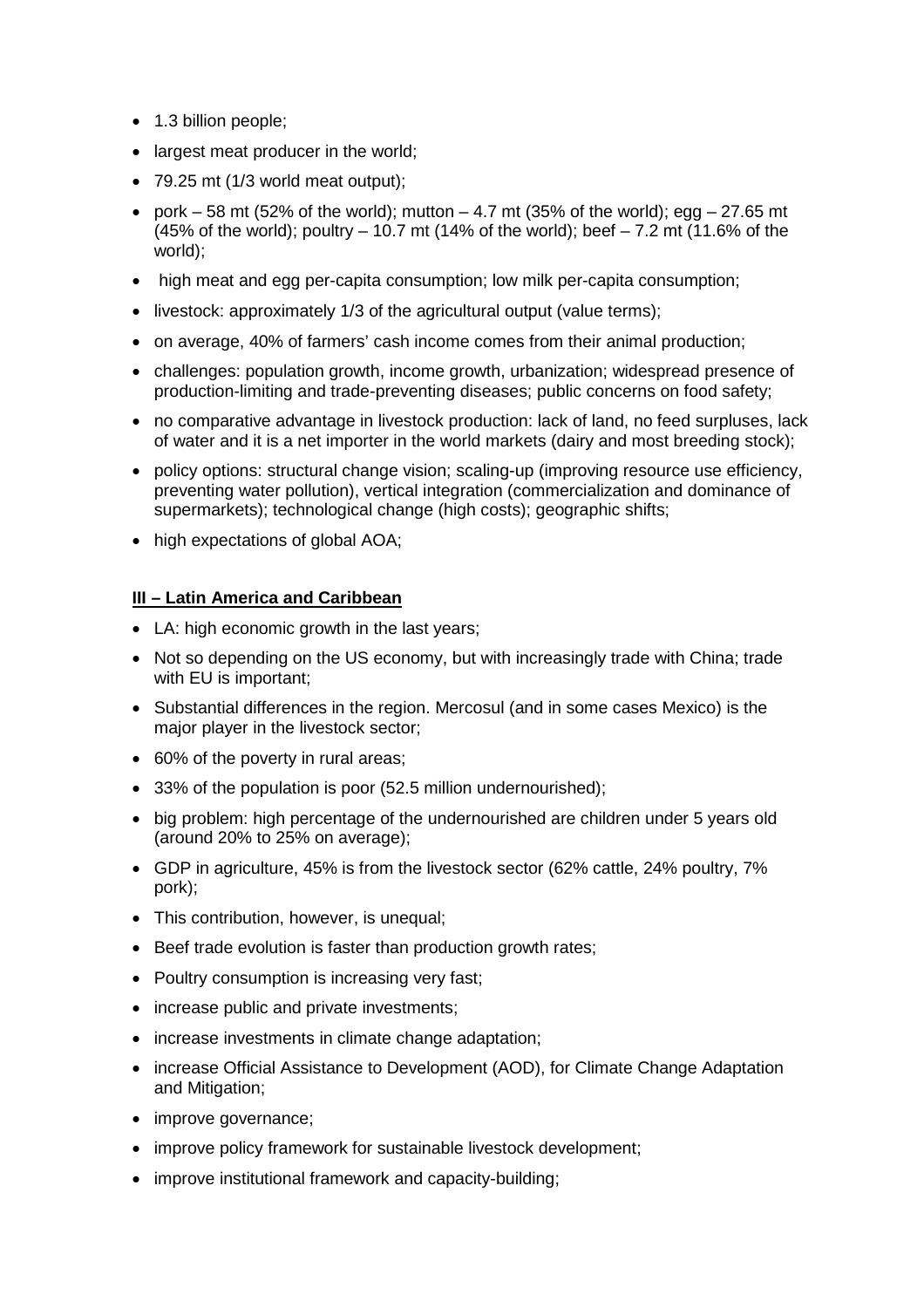- improve livestock production efficiency;
- develop climate change adaptation and mitigation strategies;
- LAC is facing challenges but moving in the right direction towards a sustainable development of the livestock sector; it is necessary move toward a responsible livestock agenda;

### **IV – Brazil**

#### (only highlights)

### **V – Africa**

- Livestock 35% Ag. GDP;
- 70% rural poor;
- a lot of livelihoods services;
- Livestock very important in dry areas (no other alternative);
- Small-holding dominant;
- High diversity in cropping systems;
- Population is increasing, as well as urbanization;
- AFDB: not significant change in income classes;
- With few exceptions no significant change in the demand for beef, mutton and milk (but with regional differences);
- Poultry has a little increase in demand;
- Increasing the contributions of imports for meat, milk;
- Increasing the size of herd not productivity (explains 96% of beef, 82% milk);
- Challenges: demands, realize potentials (how?);
- Technical constraints: low genetic potential, poor nutrition, diseases, low technological innovations; low capacity to adapt to shocks, low competitive in the market;
- Public: low investments (public and private); low human resource capacity; weak linkage between research and development;
- Weak and emerging institutions;
- Inadequate policy, strategy and framework;
- Specific need (production);
- Expansion of agricultural area, for biofuel inclusive;
- 14% of land protected;
- climate change may change the geography of disease incidence;
- social issues: ownership pattern change; pastoral area (conflict); disorganization; social unrest and migration to cities; outflux (people and livestock) from drylands;
- responses: increase investments; remove most binding constraints (strengthen extension service, secure access to livelihoods/animal health services, involve private sector services, biotechnology, improve inputs);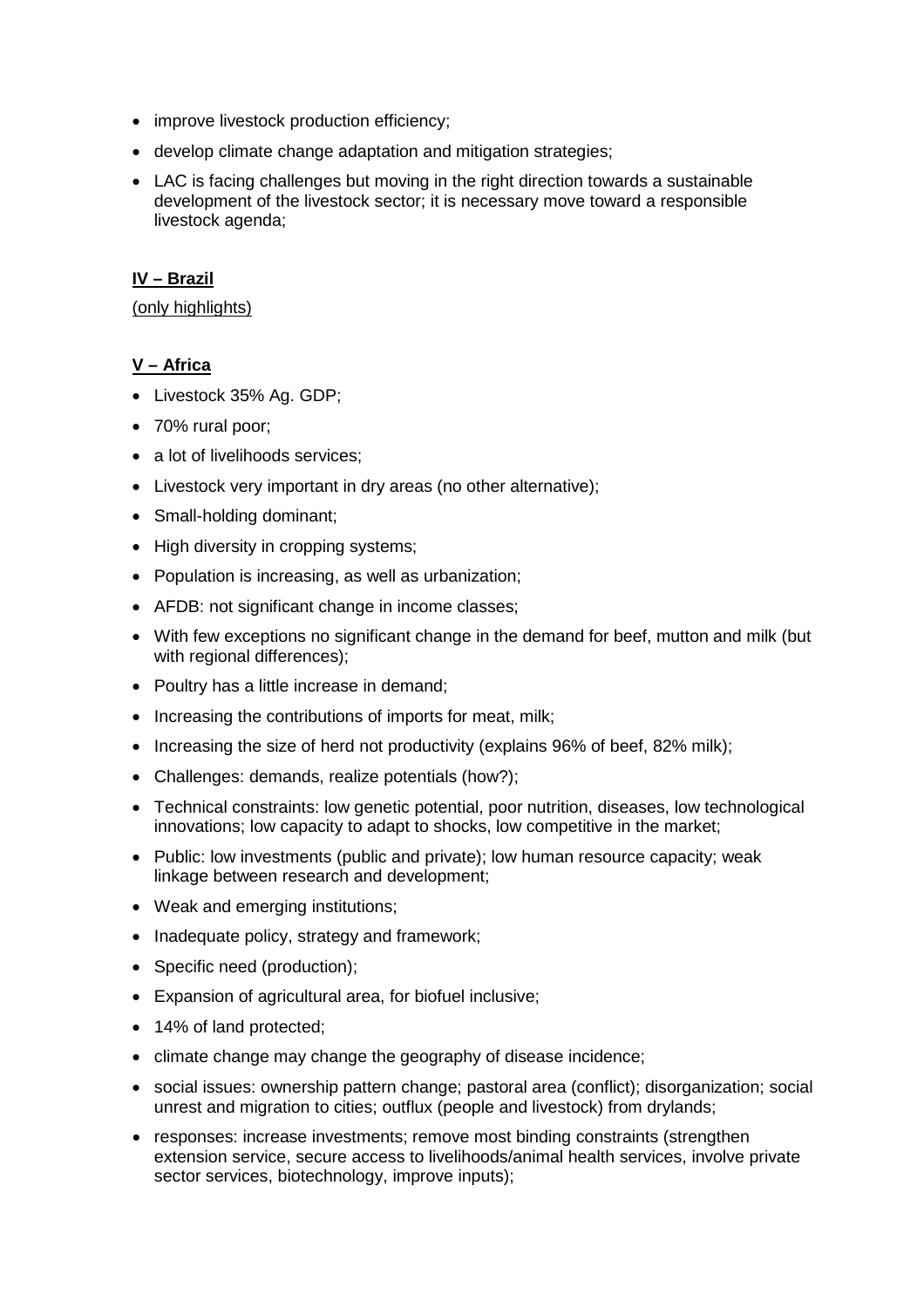- food safety and quality;
- low-trade (WTO-SPS); lack of standards necessary to facilitate trade;
- commodity-based approach;
- public health (government services, partnership with private sector);
- secure access to land ("tragedy of the commons);
- pastoral mobility;
- animal genetic resources;
- reduce vulnerability and increase food security;
- livestock livelihoods 300 million people;
- improved governance;
- debate:
- role of platform: created by partners for advocacy on livestock development; evidence for advocacy and coordination (donors and partners); a second based on animal health (transbondary animal disease);
- small genetic base: can increase production without solving this; should be done step by step; some characteristics must be preserved (adaptability; find this balance); capacity has not being met: feed and disease are major constraints; move on production systems; looking for adapted genes; cross-breeding after a good job on adapted breeds; otherwise the genetic resource base may be lost;

# **VI – OECD**

- OECD background: 34 member countries (most industrialized), foster global economic growth, sustainable development, support not always is provided in the most efficient way, address common policy issues based in analysis and comparative statistics;
- Priorities must be approved by the member countries;
- More production, better environment;
- Growth with less pressure in natural resources;
- Overall footprint will eventually increase; reduce per-capita footprint if resource productivity rises faster than population;
- Right incentives and disincentives;
- Biofuels mandates put pressure on land-use and food price volatility and raise issues regarding food security;
- 1 t C reduced by mandates cost 30 times the price in the market;
- complex and diverse linkages between livestock production an environmental impacts;
- source of income and nutrition in developing countries;
- developed 80 kg/person; developing 35 kg/person; 2019: similar absolute increase;
- environmental concerns; eutrophication, reducing N inputs (fertilizer and manures) but big countries such as the US and Canada increased; on average quite stable;
- some countries are already increasing ag. production with lower emissions;